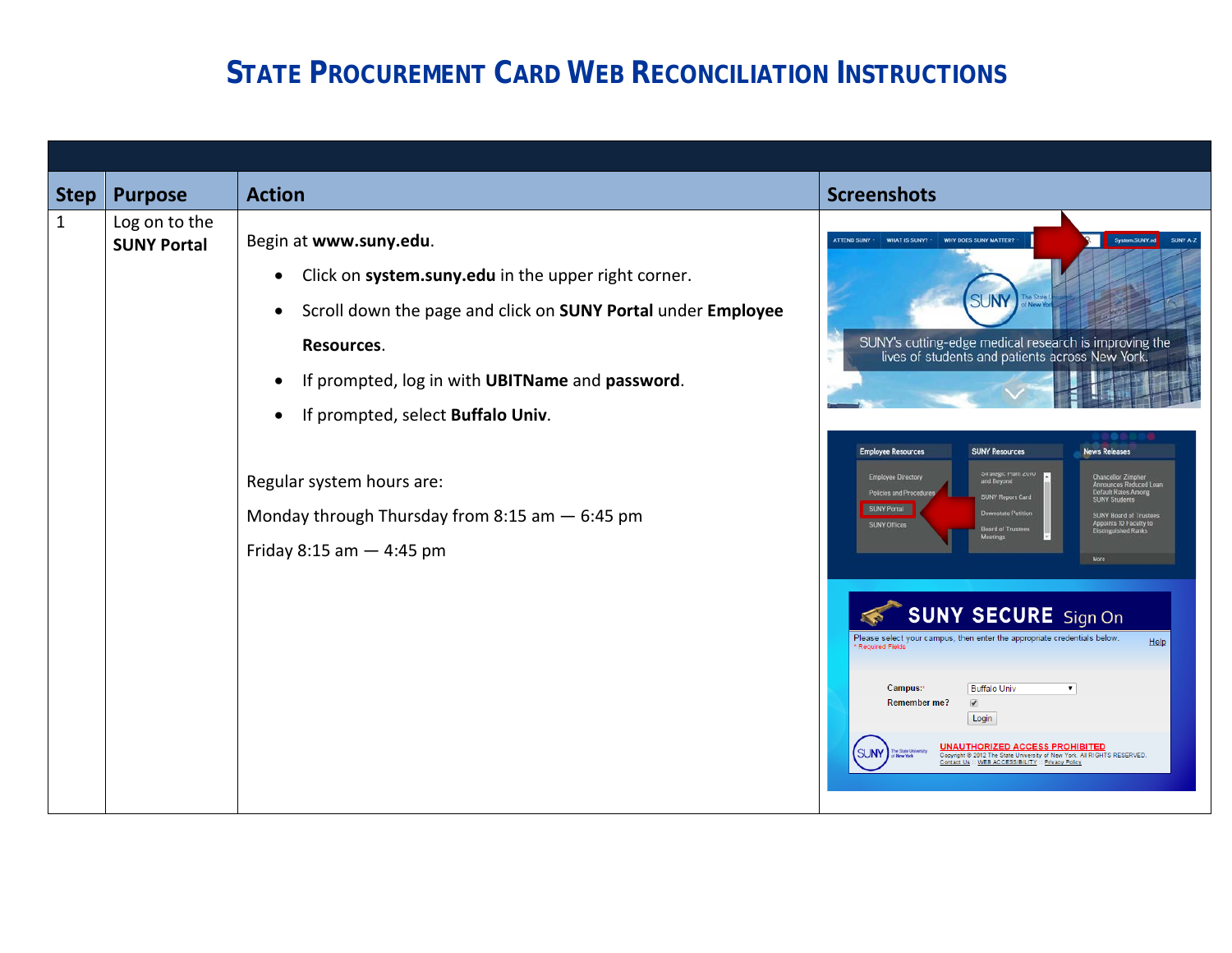| $\overline{2}$ | Access the<br>Procurement<br><b>Card Section</b>       | Click on Finance & Management System under Business Systems<br>Applications.<br>Hover over Finance at the top.<br>Click on Procurement Card - Cardholder Statement.<br>If prompted, enter your 16-digit credit card number and click the<br>Confirm button.                                                                                                                                                 | SUNY SECURE<br><b>Employee Services Portal</b><br><b>E-Business</b><br><b>Enrollment</b><br><b>▶ Business Systems</b><br><b>Applications</b><br><b>Services</b><br>Management<br>inance & Management System<br><b>Account Activity Quick View</b><br>Human Resource System<br><b>Account-Sub Account-</b><br><b>IDL Inquiry Form</b><br><b>Fiscal Year</b><br>Allocater<br><b>JCOPE - Financial Statement Disclosure Filing</b><br>There are no accounts assigned at this t<br>(NYS Directory Services)<br>ALL Fields are Required<br><b>SMRT - SUNY Management Resource Tool</b><br>Account:<br>Sub-Accoun<br><b>SUNY SECURE</b><br><b>SUNY Financials</b><br>Workflow<br>Finance Y<br>Human Resources ▼ HR Home<br><b>Workflow</b><br>Manage Approval Trees<br><b>Procurement Card</b><br>Cardholder Statement |
|----------------|--------------------------------------------------------|-------------------------------------------------------------------------------------------------------------------------------------------------------------------------------------------------------------------------------------------------------------------------------------------------------------------------------------------------------------------------------------------------------------|------------------------------------------------------------------------------------------------------------------------------------------------------------------------------------------------------------------------------------------------------------------------------------------------------------------------------------------------------------------------------------------------------------------------------------------------------------------------------------------------------------------------------------------------------------------------------------------------------------------------------------------------------------------------------------------------------------------------------------------------------------------------------------------------------------------|
| 3              | Configure<br>your Access<br>(may not be<br>applicable) | If prompted, configure your access (otherwise, skip to next step):<br>To configure, you will need your <b>SUNY ID</b> and your <b>SCSO ID.</b><br>Verify the login information is correct. It should display your<br>SUNY ID and your SCSO ID. Click Change to make any corrections.<br>Log in to the employee profile to find your SUNY ID or contact<br>PCard staff to find out your SUNY ID and SCSO ID. |                                                                                                                                                                                                                                                                                                                                                                                                                                                                                                                                                                                                                                                                                                                                                                                                                  |
| 4              | Review<br><b>Transactions</b>                          | Hover over Finance and select Cardholder Statement.<br>From the statement cycle dropdown, select the oldest statement<br>(labeled as Not Certified).<br>The system requires working from the oldest Not Certified<br>statement to the newest Not Certified statement.<br>Review your transactions for accuracy and to determine if any                                                                      | <b>Statement View</b><br>Select Period<br><b>Statement Cycle:</b><br>Nov 07 2015 - Dec 06 2015 (Not Certified) \<br><u> טע עז לעזט - דעכר עט לעזט וואטו ככונוווכטן</u><br>Statement Information<br>Oct 07 2015 - Nov 06 2015 (Not Certified)<br>Sep 07 2015 - Oct 06 2015 (Certified)<br><b>Statement Date:</b><br>Aug 07 2015 - Sep 06 2015 (Certified)<br>Cardholder Name:<br>Jul 07 2015 - Aug 06 2015 (Certified)<br><b>Statement Transaction Count:</b>                                                                                                                                                                                                                                                                                                                                                     |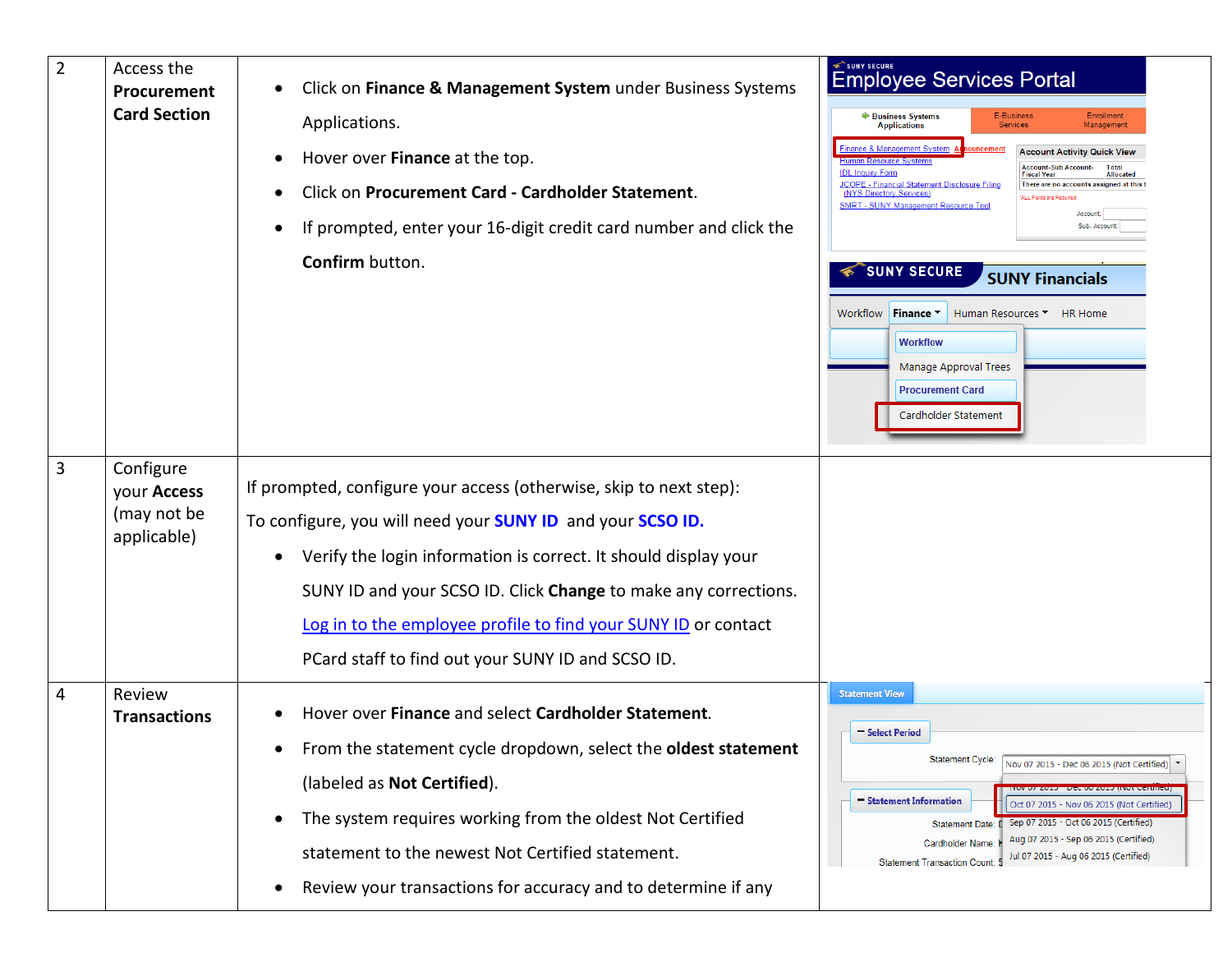|   |                                           | need to be reallocated to a different account number.                                                                                                                                                                                                                                                                                                                                                                                                                                                              | <b>Statement Detail</b><br>Trans, Dato<br>Actions<br><b>Account Number(s)</b><br>FAP ASSOCIATION OVER<br>\$170.00<br>\$170.00<br>a Edit                                                                                                                                                                                                                       |  |  |  |  |
|---|-------------------------------------------|--------------------------------------------------------------------------------------------------------------------------------------------------------------------------------------------------------------------------------------------------------------------------------------------------------------------------------------------------------------------------------------------------------------------------------------------------------------------------------------------------------------------|---------------------------------------------------------------------------------------------------------------------------------------------------------------------------------------------------------------------------------------------------------------------------------------------------------------------------------------------------------------|--|--|--|--|
|   |                                           |                                                                                                                                                                                                                                                                                                                                                                                                                                                                                                                    | \$50.00<br>\$50.00<br>o tdt<br><b>DAVOAL MEASTS</b>                                                                                                                                                                                                                                                                                                           |  |  |  |  |
|   |                                           |                                                                                                                                                                                                                                                                                                                                                                                                                                                                                                                    | \$16.00<br>\$16.00<br>a Ida<br>\$74.34<br>VZWF4 SS MY VZ VR 9<br>\$74.34<br>11/12/2019<br>o Edit<br>907730000                                                                                                                                                                                                                                                 |  |  |  |  |
|   |                                           |                                                                                                                                                                                                                                                                                                                                                                                                                                                                                                                    | EAP ASSOCIATION (WE)<br>\$195.00<br>\$195.00<br>o tdt<br>\$505.34<br>\$505.34                                                                                                                                                                                                                                                                                 |  |  |  |  |
|   |                                           |                                                                                                                                                                                                                                                                                                                                                                                                                                                                                                                    |                                                                                                                                                                                                                                                                                                                                                               |  |  |  |  |
| 5 | <b>Reallocate</b><br>(change<br>accounts) | If you need to reallocate a transaction from your default account,<br>then, under the Actions column, click the Edit button to change an<br>account.<br>Click Edit Funding. Highlight the account information and delete.<br>Key in the desired account number.<br>Click Save & Return and Save.<br>If splitting the transaction between two or more accounts, click<br>$\bullet$<br>Edit and Edit Funding. Enter the first account number and click<br>Save/Add Next Account. Click Save & Return. Enter the next | <b>Funding Amount</b><br><b>Actions</b><br>\$170.00<br>* Edit<br>\$50.00<br>* Edit<br>\$16.00<br>* Edit<br>\$74.34<br>* Edit<br>\$195.00<br>* Edit<br><b>Transaction Details</b><br>Purchase Date:<br>10/29/2015<br>Amount: \$897.50<br>24492155303894569262022<br><b>CPP INC/ MRTIONLINE</b><br>209<br>940860000 Country: US<br>650-969-8901<br>Commoday Cod |  |  |  |  |
|   |                                           | account(s). When finished, click Save.                                                                                                                                                                                                                                                                                                                                                                                                                                                                             | 8607730000<br>\$897.50<br>2015                                                                                                                                                                                                                                                                                                                                |  |  |  |  |
|   |                                           | <b>Optional step</b> - use the <b>Funding Description</b> field to explain the<br>$\bullet$                                                                                                                                                                                                                                                                                                                                                                                                                        | o Edit Funding                                                                                                                                                                                                                                                                                                                                                |  |  |  |  |
|   |                                           | details of the transaction. Type the details in the box. Click Save &                                                                                                                                                                                                                                                                                                                                                                                                                                              | <b>B</b> Save                                                                                                                                                                                                                                                                                                                                                 |  |  |  |  |
|   |                                           | Return and Save. The description you enter will display in SIRI in                                                                                                                                                                                                                                                                                                                                                                                                                                                 |                                                                                                                                                                                                                                                                                                                                                               |  |  |  |  |
|   |                                           | the Procurement Card tab of the Procurement dashboard.                                                                                                                                                                                                                                                                                                                                                                                                                                                             | <b>Funding Line</b><br>* Account Number<br>8607730000 - ORGANIZATIONAL DEVEL, & TRAINING<br>* Sub Object Code<br>556070 - OUTSIDE PRINTING SERVICES<br>* Fiscal Year:<br>2015<br>Amount: \$897.50<br><b>Funding Description</b><br>+ Save / Add Next Account<br><b>B</b> Save & Return                                                                        |  |  |  |  |